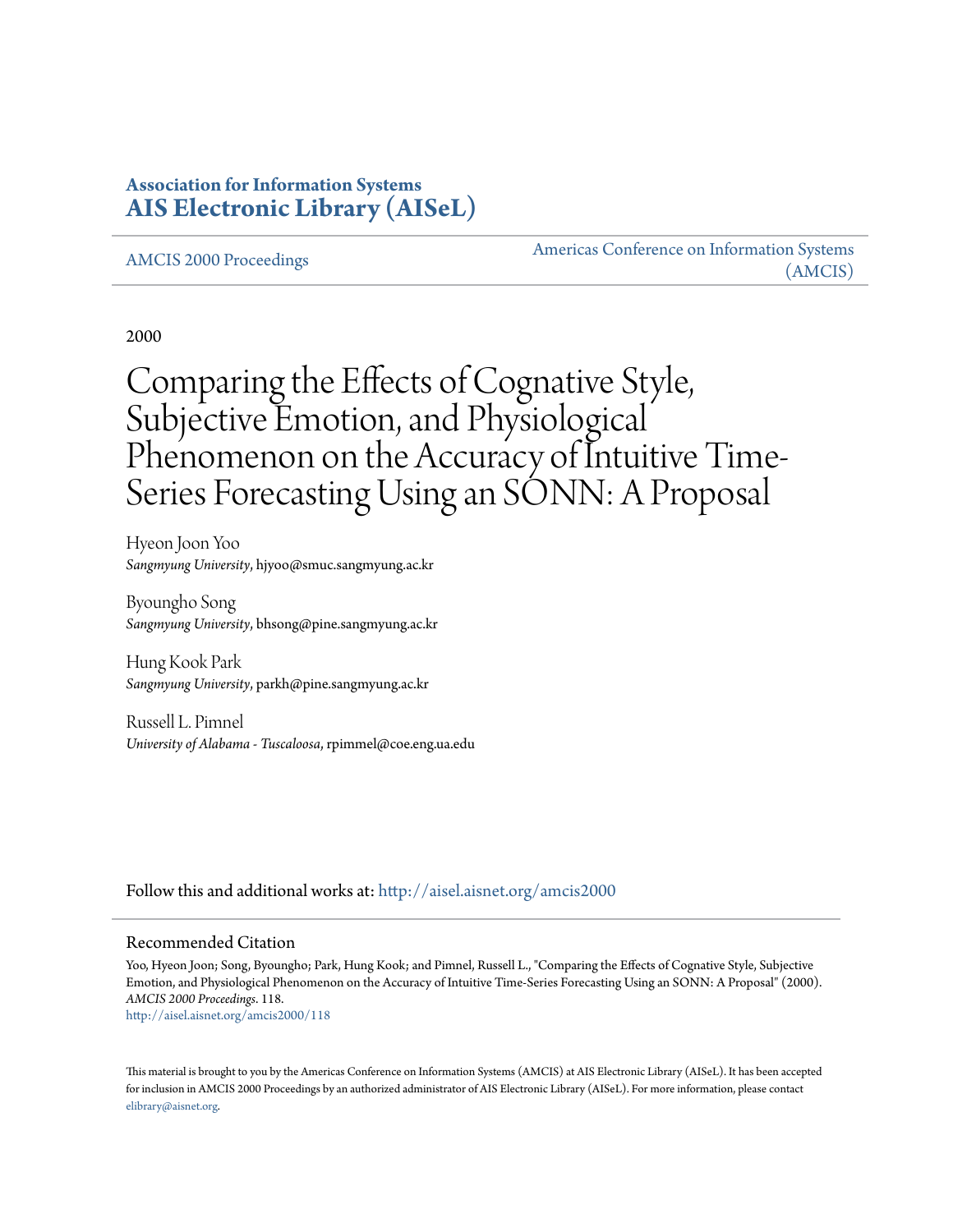# **Comparing the Effects of Cognitive Style, Subjective Emotion, and Physiological Phenomenon on the Accuracy of Intuitive Time-Series Forecasting Using an SONN: A Proposal**

# **Hyeon-Joong Yoo**

Division of Information and Telecommunications, Sangmyung University, Korea hjyoo@smuc.sangmyung.ac.kr

# **Byoungho Song**

Department of Software Science, Sangmyung University, Korea bhsong@pine.sangmyung.ac.kr

# **Hung Kook Park**

Division of Information and Telecommunications, Sangmyung University, Korea parkh@pine.sangmyung.ac.kr

## **Russell L. Pimmel**

Electrical Engineering Department University of Alabama, Tuscaloosa, USA, rpimmel@coe.eng.ua.edu

### **Abstract**

Self-organizing neural network (SONN) is known to be able to extract features in input samples [Kohonen, 1995]. By updating not only the weight vector of the winning neuron in the self-organizing layer but also those of its neighboring neurons, neighboring neurons would eventually become to respond similarly to a specific input vector. Then the distribution of winning neurons for a class may be distinguished from those for other classes. Luttrell proposed a SONN which can inherently use the correlation between input vectors of separate clusters and he called it self-supervised adaptive neural network [Luttrell, 1992].

In this report, we propose the use of the selfsupervised adaptive algorithm in analyzing the correlation between cognitive style and the accuracy of intuitive time-series forecasting, and suggest a way to compare the relative degree of correlation between each of cognitive style, subjective emotion and physiological phenomenon and the accuracy of intuitive time-series forecasting.

#### **Category:** Technical

**Keywords:** emotion engineering, self-organizing neural network, self-supervised adaptive neural network, determinant analysis, intuitive forecasting, scatter matrix, J-measure

### **Introduction**

We often need to make judgmental time-series forecastings such as estimating stock exchange indices, weather forecasting, and so on. In this report, we propose a non-traditional method to analyze the effect of cognitive style of decision-makers on the accuracy of intuitive timeseries forecasting. We use the self-supervised adaptive algorithm [Luttrell, 1992] to find out any correlation between them.

#### *Self-Supervised Adaptive Neural Network*

Self-organizing neural network, a competitive network, extracts features in input samples by usually projecting input vectors from a space of higher dimensions into a space of lower dimensions [Kohonen, 1995]. Self-organizing algorithm updates not only the weight vector of the winning neuron in the self-organizing layer but also those of its neighboring neurons. With this training scheme, neighboring neurons would become to respond similarly to a specific input vector.

 When the training is completed successfully, we may expect that the weight vectors of neighboring neurons constitute prototypes for a certain class. That means the distribution of winning neurons for a class may be distinguished from the distributions of winning neurons' groups of other classes.

Luttrell proposed self-supervised adaptive neural network [Luttrell, 1992], which is a SONN and inherently uses the correlation between input vectors of separate clusters. The self-supervised adaptive algorithm achieves the ability by updating the weight vectors of neurons in a cluster using the information of the training status of the other clusters. He uses the information to determine the shape of the neighborhood function. In the self-supervised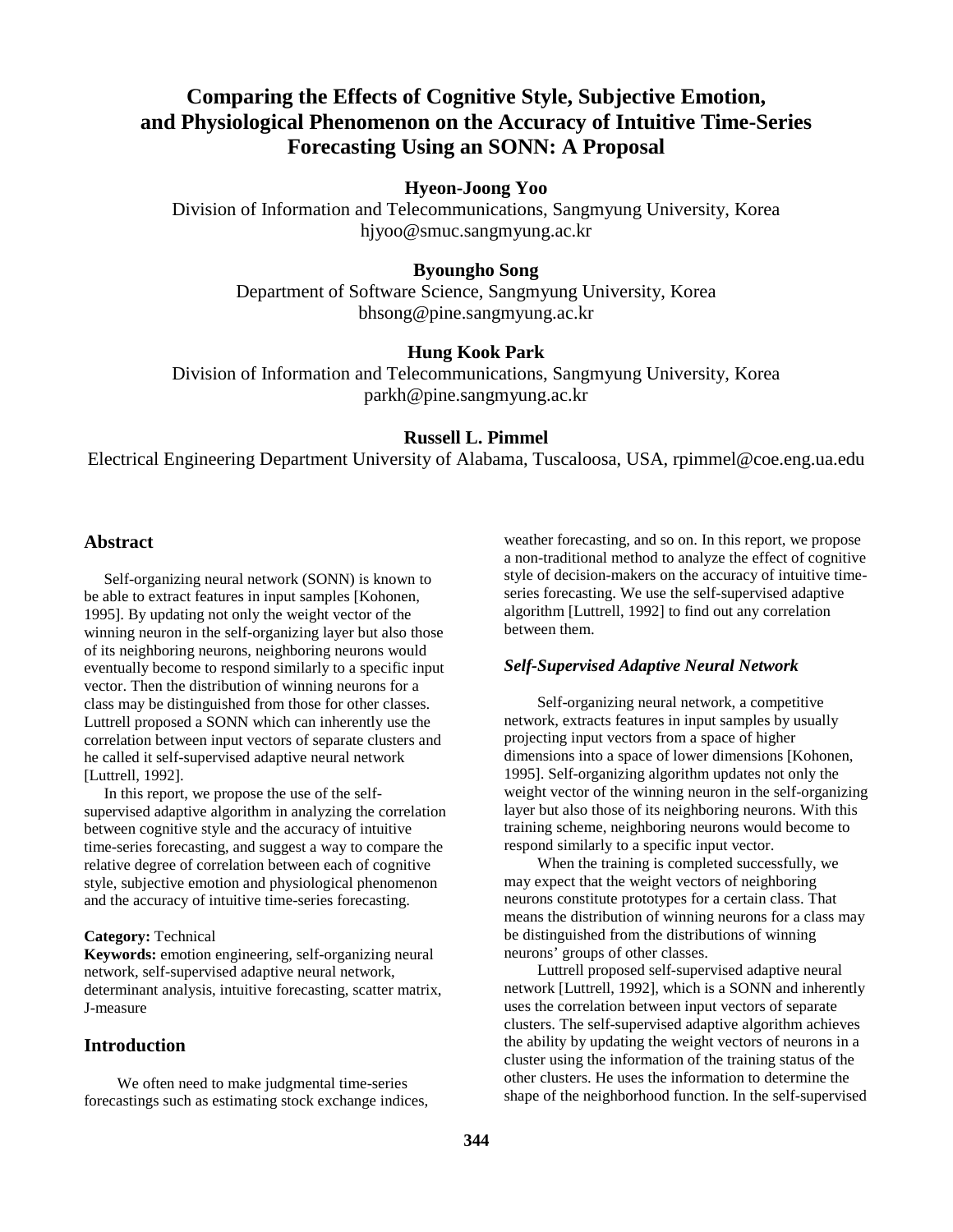adaptive algorithm the neighborhood function is not necessarily symmetric, which constitutes the most important difference from the conventional SONNs. And the degree of correlation between input vectors of separate clusters affect the performance of the network [Luttrell, 1992]. Actually with the self-supervised adaptive algorithm, we could obtain better forecasting performance in power load forecasting problem than other much more complicated models [Yoo et al., 1999].

# **Experiments**

We first evaluated cognitive styles of 29 students, and measured their forecasting error. Then we added 48 students to get enough number of students for each cognitive style. Hence, the total number of subjects was 77.

#### *Data Generation*

#### **A. Cognitive Styles**

We used a test to categorize students into four different cognitive styles, i.e., Analytic (A), Behavioral (B), Conceptual (C), and Directive (D). The number of subjects in each group was 25 (32.5 %), 17 (22.0 %), 23 (29.9 %), and 12 (15.6 %), respectively.

We use four-dimensional vector consisting of the four cognitive styles as the input vector to a neuron cluster. When a student belongs to a specific cognitive style, we assign 0.8 to the corresponding element of the input vector and 0.2 to the other elements.

#### **B. Forecasting Error**

We showed the students some time-series field data and measured the mean absolute percent error (MAPE) of subjects' forecasting results.

The correlation between cognitive style and the forecasting error is explored using the following method.

## *The Structure of the Self-Supervised Adaptive Neural Network*

We use two clusters of neurons in the self-supervised layer and deploy neurons in one dimension for each cluster. The cognitive styles form the input vector to the first cluster, and the forecasting error becomes the input to the other cluster.

Hence, we use four-dimensional input vector for the first cluster. Each input element corresponds to A, B, C, and D cognitive styles, respectively. When the student belong to class A, 0.8 is assigned to the first element and 0.2 to the rest. The input vector to the second cluster has one element, which is the forecasting error. However, the number of neurons for each cluster is the same and large

enough (at least two times the number of classes for the input vectors for the first cluster).

During the training, we accumulate and store the output (i.e., feature value) of each neuron for each pattern.

#### **Discriminant Analysis**

After the training, we use the histograms of the accumulated feature values of neurons to obtain the scatter matrices for discriminant analysis of statistics [Fukunaga, 1990] to eventually figure out the relative correlation degrees between the cognitive styles and the error of intuitive time-series forecasting.

During the training we accumulate feature values of each neuron for each pattern in the array

*Fp*,*g*,*<sup>n</sup>*

where the subscripts p, g and n are indices of patterns, clusters, and neurons, respectively. Then we store the accumulated feature values of neurons for each class (or cognitive style) in the array

$$
FC_{g,n}^{c} = \sum_{p=1}^{NP(c)} F_{p,g,n}
$$

for patterns in class  $c$  (3.1)

where  $NP(c)$  = number of patterns in class *c*. The average of the histogram values of neurons for each class is stored in the array

$$
FCM_{g,n}^c = \frac{1}{NP(c)}FC_{g,n}^c
$$

for patterns in class  $c$  (3.2)

The two arrays in Eqs. 3.1 and 3.2 reflect the sensitivity of neurons to each class.

 To find out how differently the neurons respond to different classes by using the mean feature values, we compute the discriminant array shown in Eq. 3.3.

$$
FD_{g}^{c1,c2} = \sum_{n=1}^{N} |FCM_{g,n}^{c1} - FCM_{g,n}^{c2}|
$$

where *c1* and *c2* are the indices for classes and N stands for the number of neurons in each cluster. This matrix is zero-diagonal and symmetric. The average of discriminant feature over clusters is stored in the array

$$
FDM^{c1,c2} = \frac{1}{NG} \sum_{g=1}^{NG} F D_g^{c1,c2}
$$
\n(3.4)